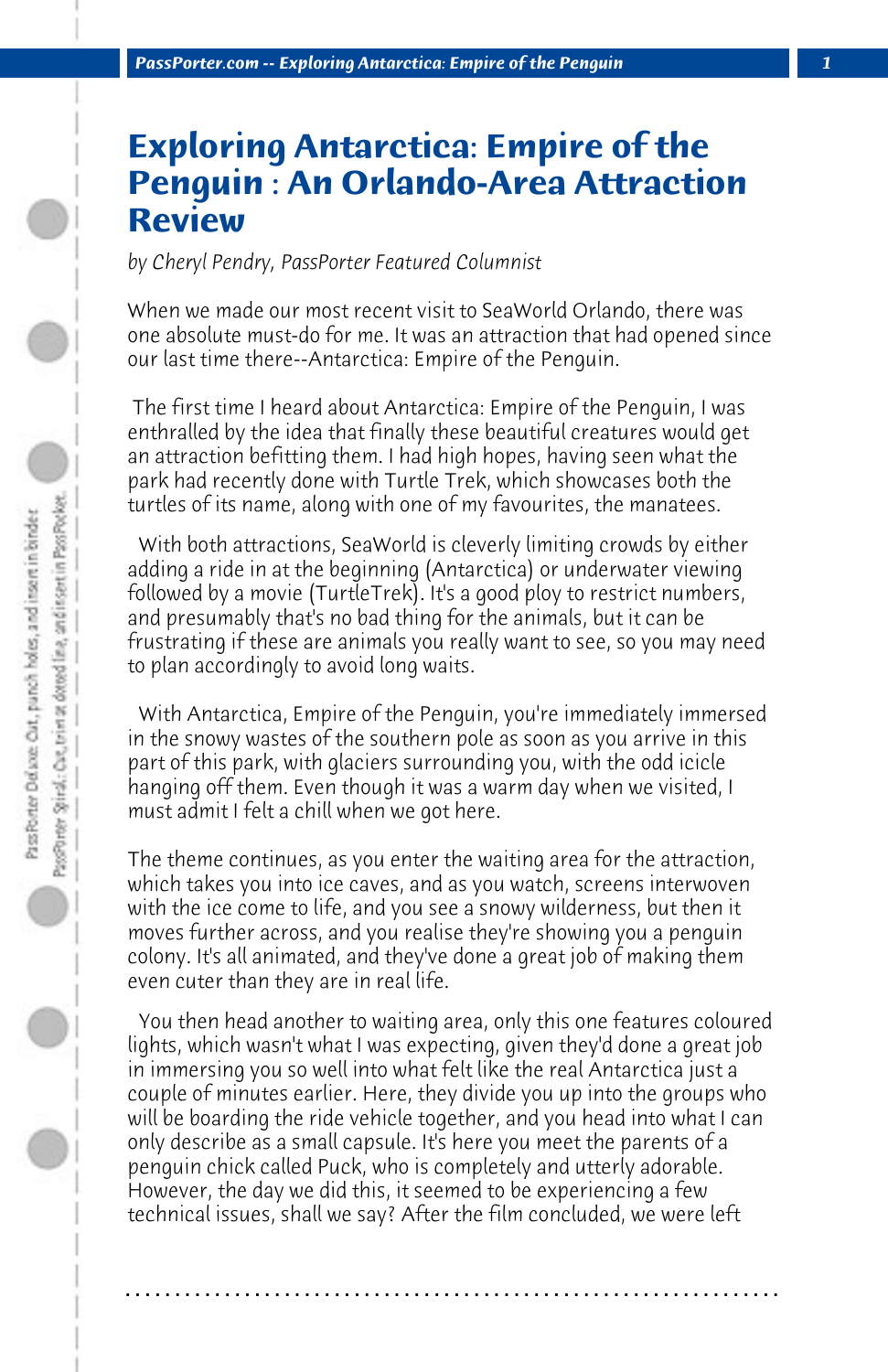sitting there for some time before the door finally opened to allow us out. As a warning, while neither of us are at all claustrophobic, we both voiced concerns that if you did have an issue with small spaces, this may freak you out.

 When we finally did escape our capsule, our ride vehicle was waiting, and we suspect that's what the delay was, as no doubt it needed to be in place before they could seat us. I'd been fortunate enough to see a video on the Internet about this ride, so I had an idea of what to expect, but I had no idea there would be a seatbelt, given we'd picked the "mild" version of this ride. Just like Wild Arctic, an attraction SeaWorld has had for many years, you can pick one of two options for your ride. We opted for the gentler one, although there is a rougher, "wild" one for thrill seekers.

 This is a trackless, motion based simulator experience, and we found even the mild version a bit much. To give you an idea, I can happily ride Big Thunder Mountain, managed Ok with the Seven Dwarves Mine Train, but after two rides on Expedition Everest, that was enough for me. With this ride though, you just never have an idea where you're going next, as you glide around on the ice, so it's easy to become disorientated. Trust me, trying to take photos while on this ride is not necessarily a good idea…

 As you glide around, you follow Puck through his life, watching him growing up, and taking to the sea, where he learns about the dangers that lurk beneath the water. Of course there's a happy ending, but it's almost over and done with so quickly that you miss it, as suddenly your ride vehicle is rotating around, and finally you get your first look at the penguin habitat.

 For me, this really was the highlight, as I found the ride a bit disjointed, with the story, at times, a little hard to follow, and what I really love about SeaWorld are the animals. I was lucky enough to have had some advice from a fellow traveller before we left home, which was to come armed with a sweatshirt, as this viewing area is exceptionally cold. My goodness, what a life saver that piece of advice was! While we lingered here, we watched plenty of other people come off the ride, stand there for literally no more than a minute, then move on, quickly realising that their flimsy summer gear was no match for the cold.

 There's certainly plenty to see here, with more than 250 penguins, and if they're near the front of the exhibit, then my goodness, you really do feel close to them. We spent a fair bit of time talking to the staff here, and learning more about the species we were seeing, which was fascinating.

**. . . . . . . . . . . . . . . . . . . . . . . . . . . . . . . . . . . . . . . . . . . . . . . . . . . . . . . . . . . . . . . . . .**